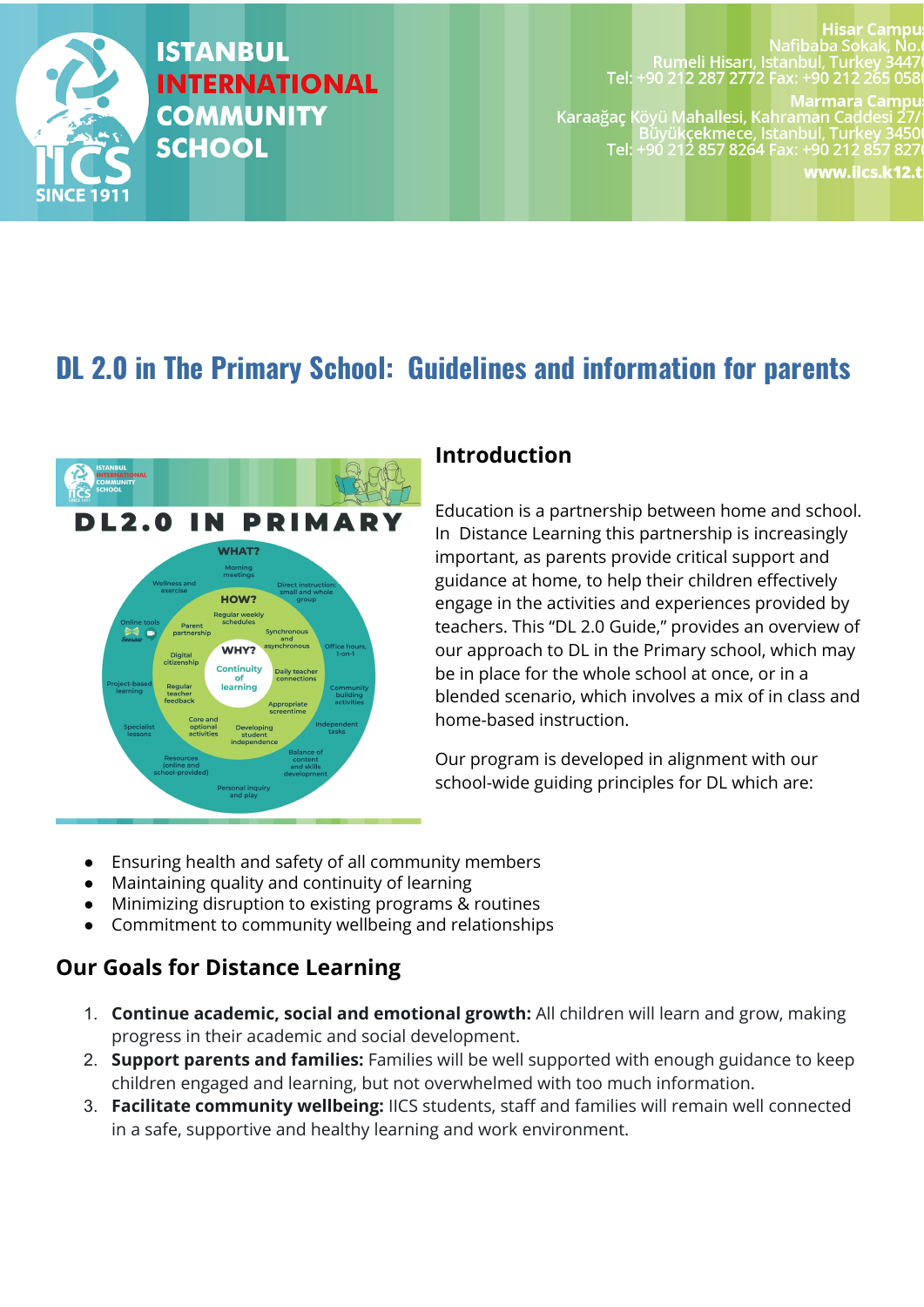## **General Expectations for Distance Learning**

- DL is planned and delivered to align with our beliefs about student learning and wellbeing
- Flexibility is provided to meet the diverse needs and circumstances of students and families
- Students have an appropriate mix off- and on-screen learning activities, according to age/stage
- Teachers provide clear schedules and learning tasks, including whole-class and small group instruction, with optional 1-on-1 check-ins during scheduled teacher contact time
- The Weekly Overviews provided in distance and blended learning provide a general outline of the week; teachers may adjust lessons and activities according to student needs and responses
- Grade level teams plan collaboratively for consistency and efficiency
- Specialist lessons are scheduled within the weekly program, and not optional for students
- Students will interact with homeroom teachers daily, and specialists weekly
- Parents actively support student learning and organization, particularly for younger students
- The school provides iPads and laptops for DL-related use at home, with apps and other programs that are routinely used in the classroom
- Students provide evidence for engagement and learning on a regular basis (written posts, video, images, voice recordings etc)
- Assessment and feedback are provided regularly and in a variety of ways, to support learning

## **IICS Approach to Distance Learning**

In designing our Distance Learning Program we bear in mind our commitment to the International Baccalaureate Primary Years Program (IB PYP), which believes that children learn best when engaged in collaborative, transdisciplinary inquiry that inspires curiosity, connection, and action. Our approach to teaching is based on an understanding that students need to feel connected to the material, to each other, and, perhaps most importantly, to their teacher. We also believe that in order for children to thrive and grow in our program, our school community must support parents and families. It is our hope that as you engage and familiarize yourselves with our DL program, you will see that we have put our hearts into ensuring that we are not merely delivering material and activities to you, but maintaining the essence of what it means to be a student at IICS.

## **Scenarios for Distance Learning**

The school will provide our educational program as appropriate to the current public health regulations and governmental guidelines. The options for program delivery fit into 3 possible scenarios:

**Scenario A is Full Distance Learning**, with all students and staff working from home. Technology devices are supplied by the school for the DL program from EY5-Gr6. Home printing may be needed.

**Scenario B is Blended learning**, with a mix of pre-scheduled on-campus and home-based learning. School-issued devices will stay at home as much as possible.

**Scenario C is On Campus Learning**, with all students at school. Students who are not able to attend will be provided a limited online program (details below).

Further details on each of these programs are included below. It is possible that we may need to move or transition between these scenarios during the school year, according to the pandemic and governmental guidelines. Our models have been developed with this in mind, to ensure the smoothest transition possible for students, should that need occur.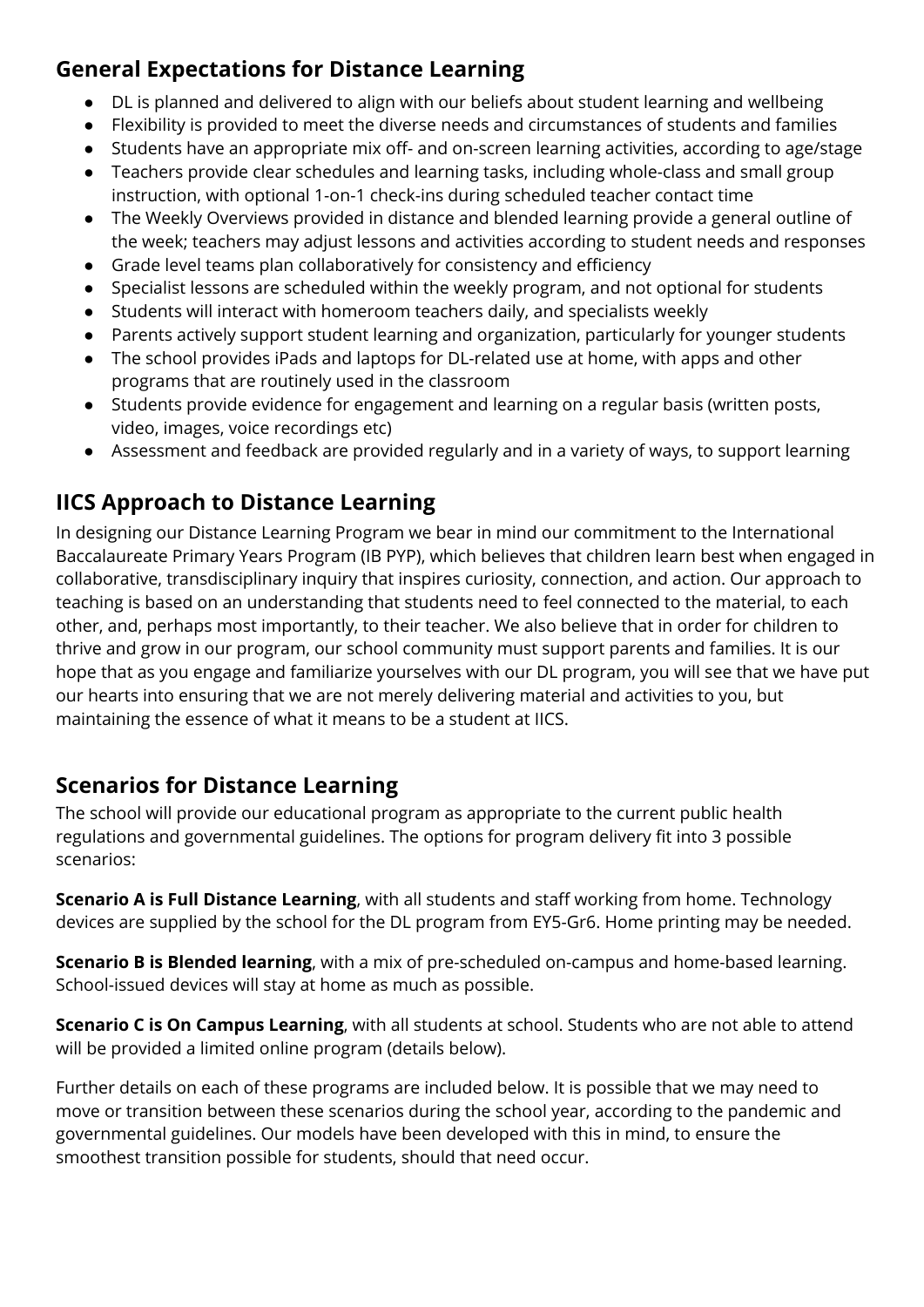## **Supporting distance learning at home, and managing daily "work time"**

The following approaches have proven to be effective in helping students thrive in a DL environment:

- Establish a dedicated student workspace
- Follow the teacher-provided daily and weekly schedule
- Reduce noise and other distractions
- Support student focus and attention as needed, especially at key times during the day
- Ensure regular "body breaks" and time away from focussed school work
- Manage screentime as appropriate to age and stage (see below)
- Protect social and emotional wellbeing, ensuring students stay connected to peers and teachers
- Encourage development of independence and self-management skills
- Extend student curiosity, inquiry and personal interests

The chart below lists the approximate amount of time per day that students should focus on academic school work in a full DL environment, in order to make steady progress and maintain a balanced daily life:

| <b>Grade Level</b> | <b>Approximate amount of</b><br>academic learning per day                  | <b>Suggested amount of</b><br>"screen time" per day<br>*American Academy of Pediatrics,<br>IBO2020                                                                |  |
|--------------------|----------------------------------------------------------------------------|-------------------------------------------------------------------------------------------------------------------------------------------------------------------|--|
| EY34 & EY5         | 1-2 hours                                                                  | 1 hour, in sessions of not<br>more than 30 minutes                                                                                                                |  |
| Grades 1-3         | No specific screen time limits,<br>2-3 hours<br>but screen time should not |                                                                                                                                                                   |  |
| Grades 4-6         | 3-5 hours                                                                  | affect physical activity and<br>face-to-face interactions at<br>home and school. Consistent<br>limits on screen time and<br>regular breaks are very<br>important. |  |



## **Roles and Responsibilities for DL 2.0**

Our shared goal in blended and full DL is to ensure that students, teachers and parents remain connected and engaged in meaningful, worthwhile activities that promote student learning and growth. The following roles and responsibilities are intended to clarify the expectations for all involved, and facilitate effective teamwork and partnerships in support of this common endeavour.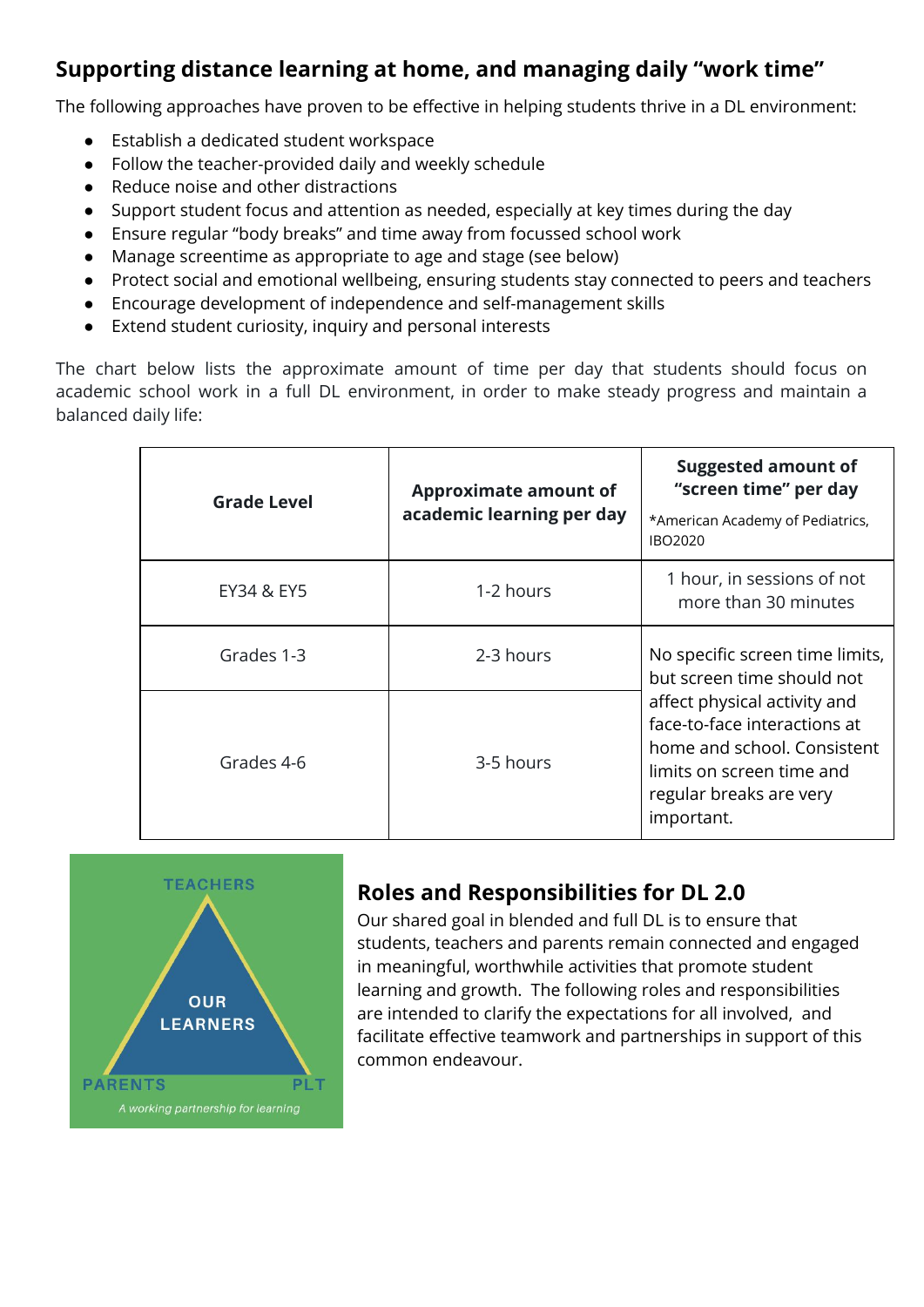### **Role of Teachers**

- Maintain daily contact with all students
- Plan and deliver daily lessons, offering whole-class and small-group instruction
- Ensure a positive balance of independent and teacher/parent-supported learning tasks
- Offer optional 1-on-1 check-ins through allocated "teacher contact time" during the week
- Provide feedback on student progress to support learning
- Provide a weekly schedule of activities and learning engagements, with learning objectives
- Include instructions for home-based learning
- Ensure the learning program is clearly communicated and shared

### **Role of Teaching Assistants**

- Support student learning and engagement
- Maintain daily contact with students
- Facilitate learning through small-group instruction, as designed by the classroom teacher
- Remain familiar with daily lessons and activities in order to offer appropriate support
- Provide information and contact to students at home through online dialogue
- Support teacher planning and content creation when/as possible

### **Role of Parents**

- Support your child in managing their time, appropriate to their age and level of independence
- Encourage a solid effort and pride in student work, but ensure they do the work themselves
- Provide a dedicated workspace for your children to manage and organize
- Encourage independence and student agency in their learning
- Monitor and limit screen time per day as per the guidelines provided
- Reach out to your child's teacher with questions or thoughts through email as needed
- Use your own home and area as a place of inquiry and education. Use materials you have in your home to extend the learning activities
- Contact your child's teacher if DL is causing ongoing anxiety or difficulty for your child, or s/he is unable to participate due to illness or other circumstances as per normal schooling.

### **Role of Students**

- Maintain your learning space at home
- Refer to teacher communications every morning, and manage your time effectively
- Participate in all scheduled virtual lessons and complete work provided by your teacher(s)
- Engage in real-time video class meetings with your teacher and classmates, following the essential classroom agreements in virtual meetings
- Contact your teacher or TA with questions when you have them!
- Work to be balanced and keep healthy habits
- Ensure our Acceptable Use Policy for technology is followed at all times, both on and offline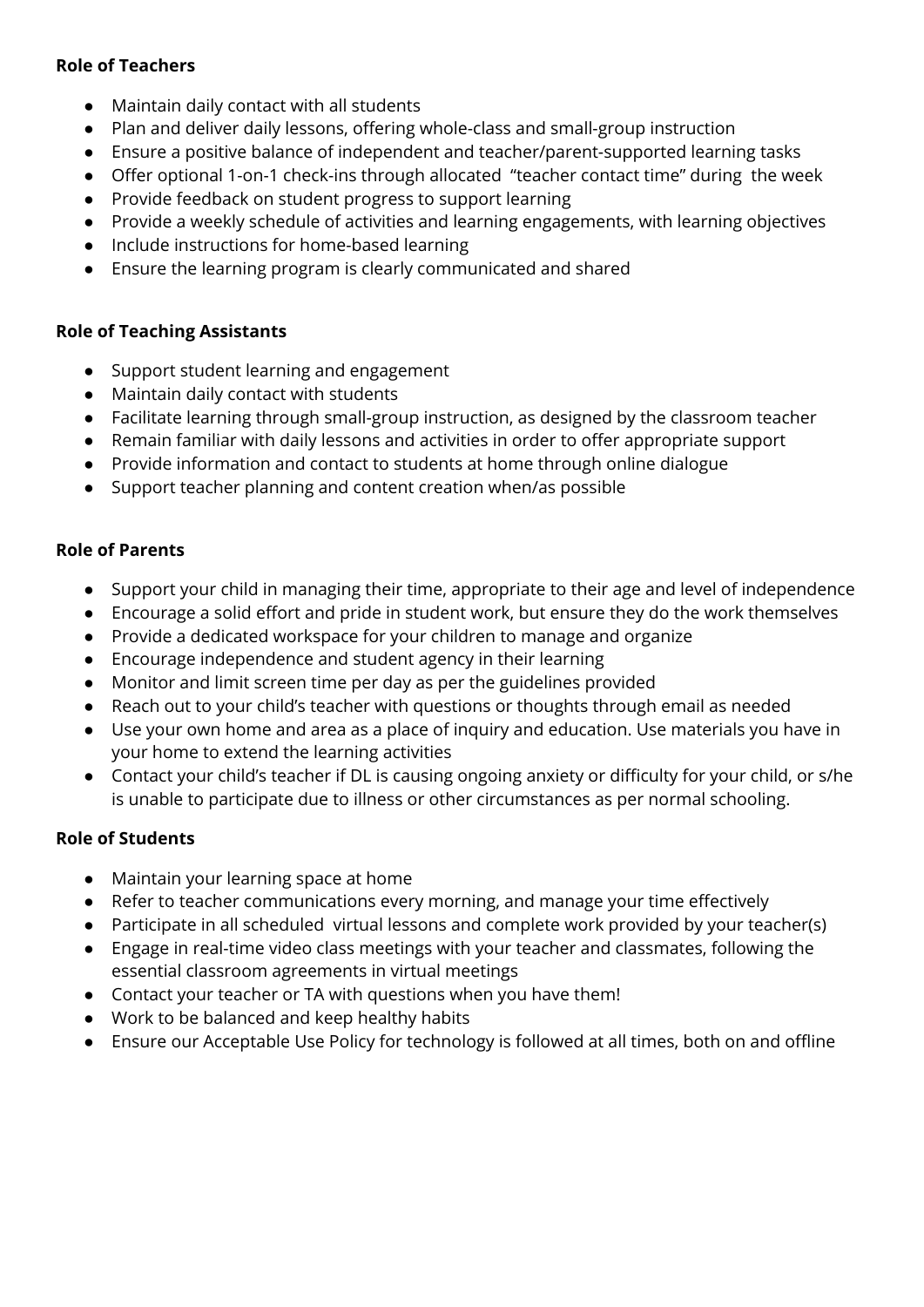### **Role of the Primary Leadership Team:**

- Support students, teachers and families
- Provide parent information and feedback sessions as needed
- Monitor student progress and achievement
- Support DL program improvement through staff PD and resource acquisition

## **Expectations for Virtual Meetings and notice of "no recording"**

It is essential that students understand that a virtual classroom is identical in behavior expectations to a school classroom. Students engage positively in a virtual meeting by:

- Logging in promptly and on time, via teacher invitation
- Being well prepared for the lesson or meeting with books, paper, writing utensil, or any other materials requested by the teacher
- Entering the virtual meeting space at a table or desk, in the center of the screen, and following all class agreements such as muted mics, hands raised to speak, etc
- Google Hangouts **[Protocol](https://docs.google.com/document/d/1oxao45KarGIYvpNWS20x98D3eXyTCQ-5U0cOErx6U9s/edit)** for students
- No portions or content from the IICS DL program is to be recorded or shared through any form of social media or other sites by students or parents

## **Meaningful screen time**

Meaningful screen time will be balanced with synchronous and asynchronous learning. Connection with our students and relationships will remain key.

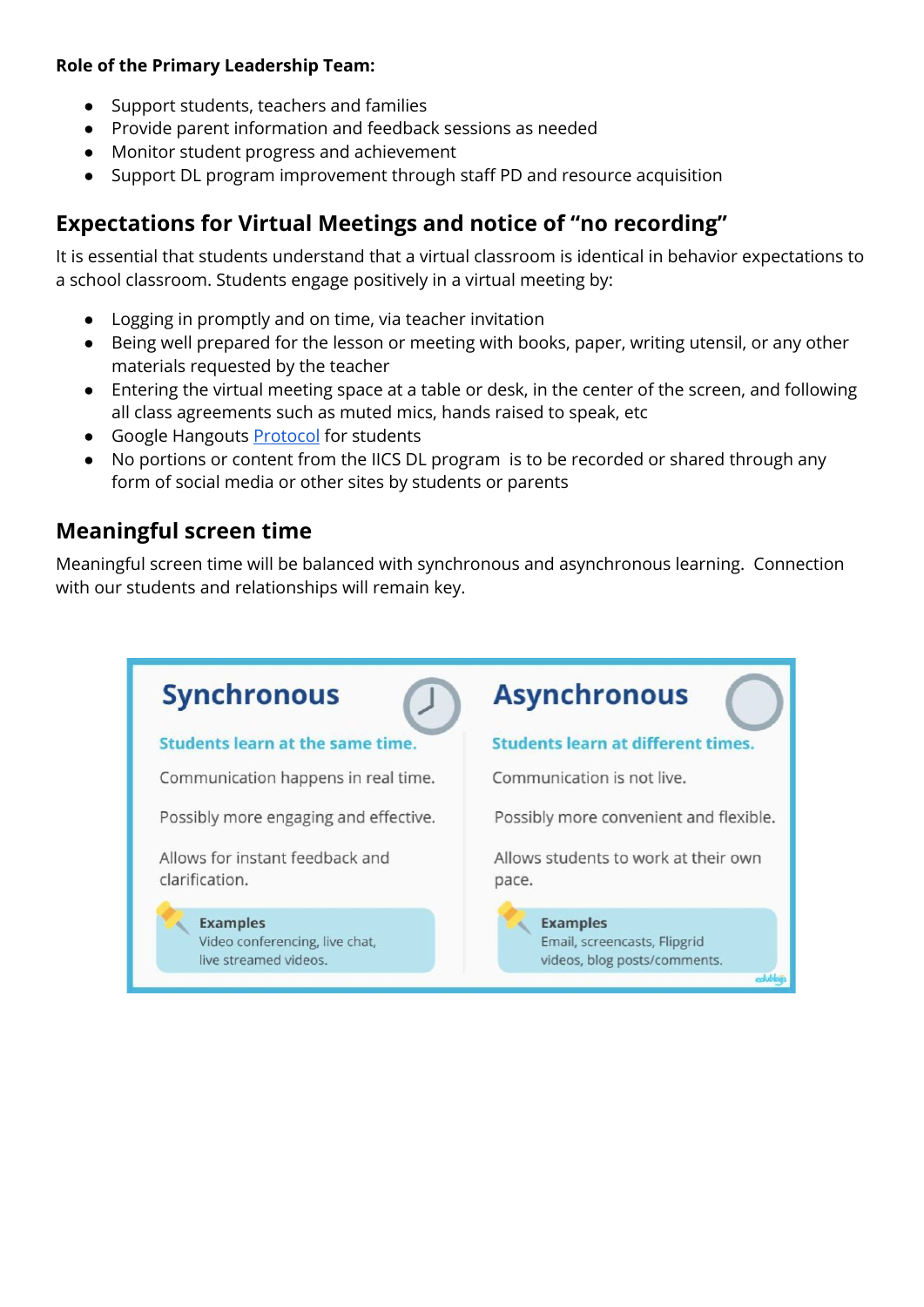# **Three Scenarios for delivery of our educational program Scenario A: Full Distance Learning (School Campuses are Closed)**

The key features of our full DL2.0 learning program include:

- All students work from home
- Students participate in daily online class interactions, in a range of group sizes from whole-class to small group, varied across grade levels as appropriate
- Minimum of two online instructional lessons per day
- Blend of online and independent learning and activity
- Single subject instructional lessons are scheduled and not optional
- Teacher assistants provide added support for student learning
- Learning program is scheduled and provided to parents on a weekly basis, with clear learning objectives included

In Distance Learning, teachers will provide a **DL Weekly Overview** that will help families to:

- Organize and manage daily lessons during remote learning
- Prepare and print anything that may need printing ahead of time
- Support your child with their daily timetable for calls with the teacher or teaching assistant
- Help your child/ren to plan out their week and stay on task
- Clarify the learning objectives so parents can best support their children and their learning

Sample of a **DL Weekly [overview](https://docs.google.com/document/d/1Ec-1sZleV2JbOVynVqY34q69G_JEbjlOQoGvnZmXlVU/edit?usp=sharing)** for an Upper Primary class

## **Note: Distance Learning in the Early Years**

Distance learning for Early Years children will remain holistically focused on broad language, cognitive, physical and social-emotional development, and may be conducted in English *or the family's home language*. These activities will require minimal technology or specialized materials. Parents or guardians will need to supervise younger learners in their play and learning activities—the school will provide basic guidelines on what to observe. The school will set up video conferencing with learners and guardians to discuss the children's development.

Remember that learning at this age should feel like play. Our priority as a school is to support your child's social-emotional wellbeing in these unprecedented times as well to help maintain and grow your child's curiosity and sense of excitement about wondering, exploring and discovering. The activities that our teachers will be providing will start with that framework, but will also provide your children with opportunities to develop their literacy and mathematics skills. We hope that as you engage with them, you can support that sense of fun and "flow." If your child is resistant or losing interest, it is perfectly ok and even advisable to switch to something different and try again later. Finally, please remember that productive struggle is essential to learning; allow your child to problem-solve on their own, stepping in only if necessary. If your child becomes discouraged or overwhelmed, encourage them to communicate with their teacher, or contact the teacher directly yourself. Teachers will be eager to help.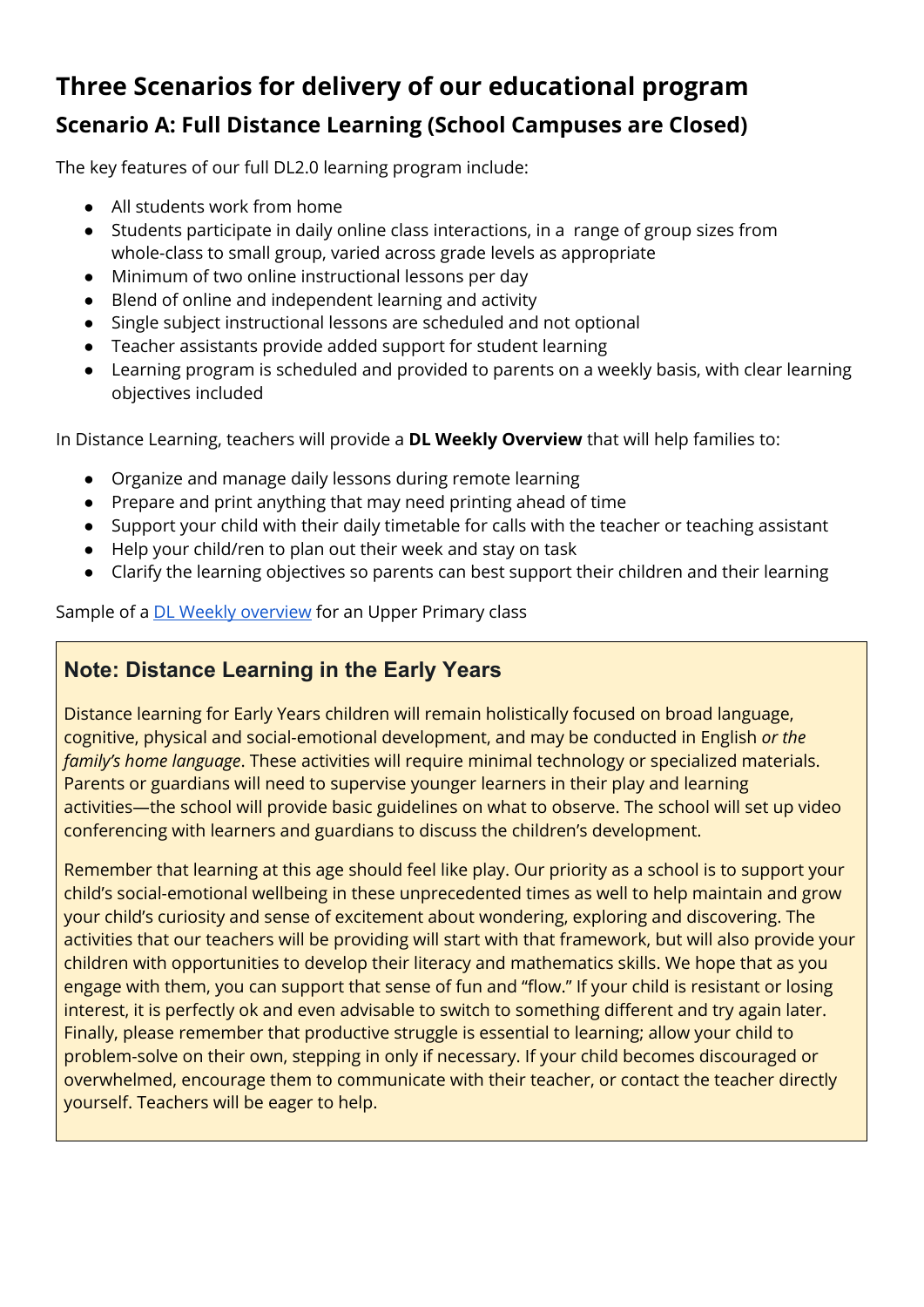## **Expectations and program components for DL in EY 3-4**

| <b>Subject Area</b>                                                                                                                                 | <b>Required Daily Tasks</b><br><b>Approximate</b><br><b>Time</b>                                                                                                                                           |                                   |  |  |
|-----------------------------------------------------------------------------------------------------------------------------------------------------|------------------------------------------------------------------------------------------------------------------------------------------------------------------------------------------------------------|-----------------------------------|--|--|
| <b>Unit of Inquiry</b><br><b>Personal Social</b><br><b>Education</b>                                                                                | Join the live whole class Morning Meeting<br>◘                                                                                                                                                             | 15 min session                    |  |  |
| Literacy                                                                                                                                            | Join the daily instructional literacy lesson<br>❏<br>Mark making response to the literacy lesson<br>❏                                                                                                      | 15 min lesson<br>15 min follow-up |  |  |
| <b>Mathematics</b>                                                                                                                                  | Join the daily instructional mathematics lesson<br>❏<br>Daily math problem for follow up on the math lesson<br>❏                                                                                           | 15 min lesson<br>15 min follow-up |  |  |
| <b>Single Subject</b><br>Lesson                                                                                                                     | Join the daily Single Subject Lesson<br>❏                                                                                                                                                                  | 15 min lesson                     |  |  |
| Play/Wonder/<br><b>Discover/Connect:</b><br>Essential ATL<br>development<br>-communication<br>-social<br>-thinking<br>-research<br>-self-management | Weekly Projects: Playful engagements and creative<br>❏<br>project time to inspire curiosity and exploration<br>Physical Activity and Play (Free Play, nature walk,<br>$\Box$<br>chores as age appropriate) | 30-60 minutes<br>$30$ min $+$     |  |  |
| <b>Individual Teacher Support</b>                                                                                                                   |                                                                                                                                                                                                            |                                   |  |  |
| Teacher office hours for individual support, as needed (including Single Subject Teachers). Please email<br>your teacher to schedule support.       |                                                                                                                                                                                                            |                                   |  |  |

GOAL = Maximum of 1.5 hours of academic work per day, **and** 1 hour of play and or creative projects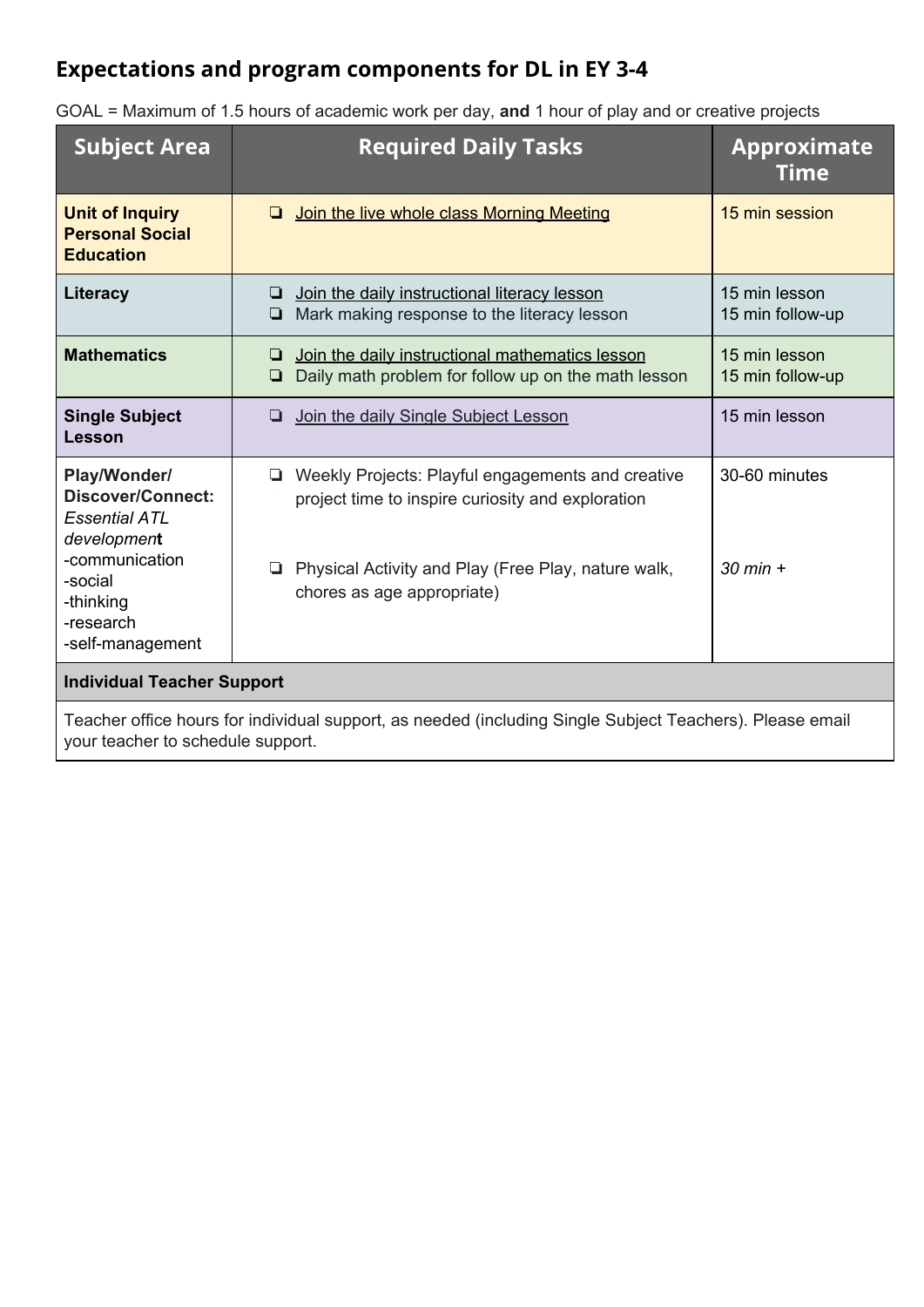## **Expectations and program components for DL in EY5**

| <b>Subject Area</b>                                                  | <b>Required Daily Tasks</b>                                                                                                                                                                                                                | <b>Approximate</b><br><b>Time</b>  |
|----------------------------------------------------------------------|--------------------------------------------------------------------------------------------------------------------------------------------------------------------------------------------------------------------------------------------|------------------------------------|
| <b>Unit of Inquiry</b><br><b>Personal Social</b><br><b>Education</b> | Join the live whole class Morning Meeting<br>◘                                                                                                                                                                                             | 15 min session                     |
| Literacy                                                             | Join the daily instructional literacy lesson<br>❏<br>Writing task in response to the literacy lesson<br>Word study independent work on phonics, spelling or<br>O.<br>vocabulary<br>$\Box$ Daily reading or listening to "just right" books | 15 min lesson<br>15 min follow- up |
| <b>Mathematics</b>                                                   | Join the daily instructional mathematics lesson<br>□<br>Complete the related math assignment<br>Complete a student chosen math fluency game from<br>9.<br>the math game menu                                                               | 15 min lesson<br>15 min follow-up  |
| <b>Single Subject</b><br>Lesson                                      | Join the daily Single Subject Lesson<br>Complete follow up work                                                                                                                                                                            | 20 min lesson<br>10 min follow-up  |
| <b>Other</b>                                                         | Daily Handwriting practice (in handwriting book)<br>❏<br>Physical Activity and Play (Free Play, nature walk,<br>9.<br>chores as age appropriate, creative project time)                                                                    | $10$ min<br>Flexible (60 min +)    |

GOAL = Maximum of 2 hours of academic work per day

### **Individual Teacher Support**

Teacher office hours for individual support, as needed (including Single Subject Teachers). Please email your teacher to schedule support.

The student support team will also work with each family to set up a schedule of support up to three times per week. EAL will continue sessions via videoconferencing up to three times per week. The student support team has access to Seesaw and will be modifying children's assignments in alignment with their Student Support Plans if necessary.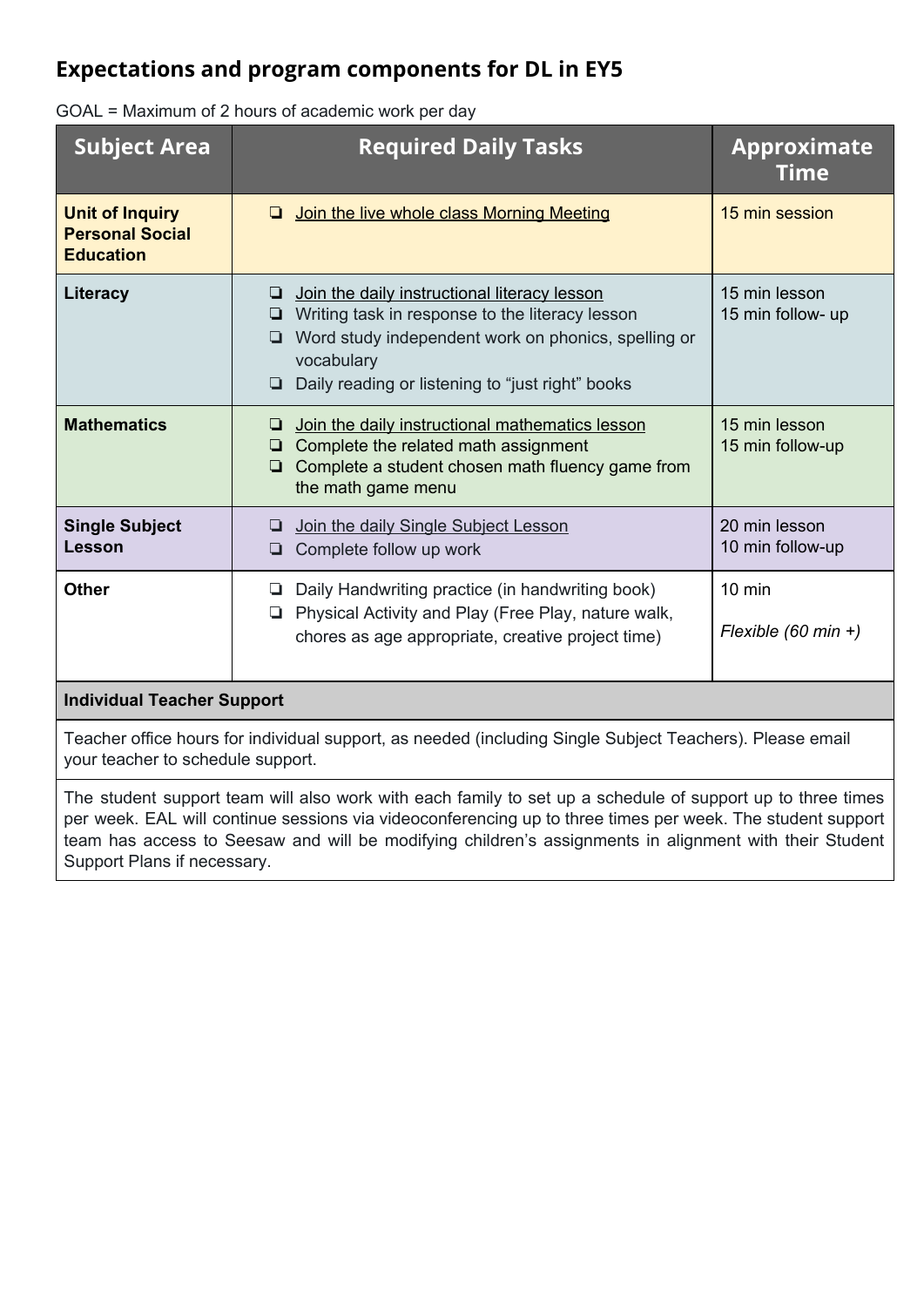## **Expectations and program components for DL in Lower Primary (Grades 1-3)**

GOAL = 2-3 hours of academic work per day

| <b>Subject Area</b>                                                                                     | <b>Required Daily Tasks</b>                                                                                                                                                                                      | <b>Approximate</b><br><b>Time</b>    |  |  |
|---------------------------------------------------------------------------------------------------------|------------------------------------------------------------------------------------------------------------------------------------------------------------------------------------------------------------------|--------------------------------------|--|--|
| <b>Unit of Inquiry</b><br><b>Personal Social</b><br><b>Education</b>                                    | <b>Q</b> Join the live whole class Morning Meeting<br>$\Box$ Review goals/assignments for the day                                                                                                                | 20 min session                       |  |  |
| <b>Literacy</b>                                                                                         | <b>Join the daily instructional literacy lesson</b>                                                                                                                                                              | 20 min lesson                        |  |  |
|                                                                                                         | RAZ Kids or assigned book club reading: Includes<br>unit of inquiry content                                                                                                                                      | 15-30 min assigned<br>reading        |  |  |
| <b>Writing</b><br>Goal: one finished<br>piece of writing each<br>week, uploaded for<br>teacher feedback | Note: Instruction woven between morning meeting and<br>literacy lessons<br>□ Word Work: ie phonics/spelling/vocabulary<br>$\Box$ Handwriting in handwriting books daily<br>$\Box$ Writing                        | 20 min                               |  |  |
| <b>Mathematics</b>                                                                                      | $\Box$ Join the daily instructional mathematics lesson<br>□ Complete a Math Problem in their Math Journal<br>Independent Math Fluency Games (Student-chosen,<br>working at their own pace from a Math Game Menu) | 20 min lesson<br>15-30 min follow up |  |  |
| <b>Single Subject</b><br>Lesson                                                                         | Join the daily Single Subject Lesson<br>$\Box$ Complete follow up work                                                                                                                                           | 20 min lesson<br>10 min follow-up    |  |  |
| <b>Other</b>                                                                                            | Other:<br>Read Aloud, Novel Studies<br>Move to learn Body Breaks resource as needed<br>Grade 1: Physical Activity and Play (Free Play, nature<br>walk, chores as age appropriate, creative project<br>time)      | Flexible                             |  |  |
| <b>Individual Teacher Support</b>                                                                       |                                                                                                                                                                                                                  |                                      |  |  |
| Teacher office hours for individual support, as needed (including Single Subject Teachers)              |                                                                                                                                                                                                                  |                                      |  |  |

The student support team will also work with each family to set up a schedule of support up to three times per week. EAL will continue sessions via videoconferencing up to three times per week. The student support team has access to Seesaw and will be modifying children's assignments in alignment with their Student Support Plans if necessary.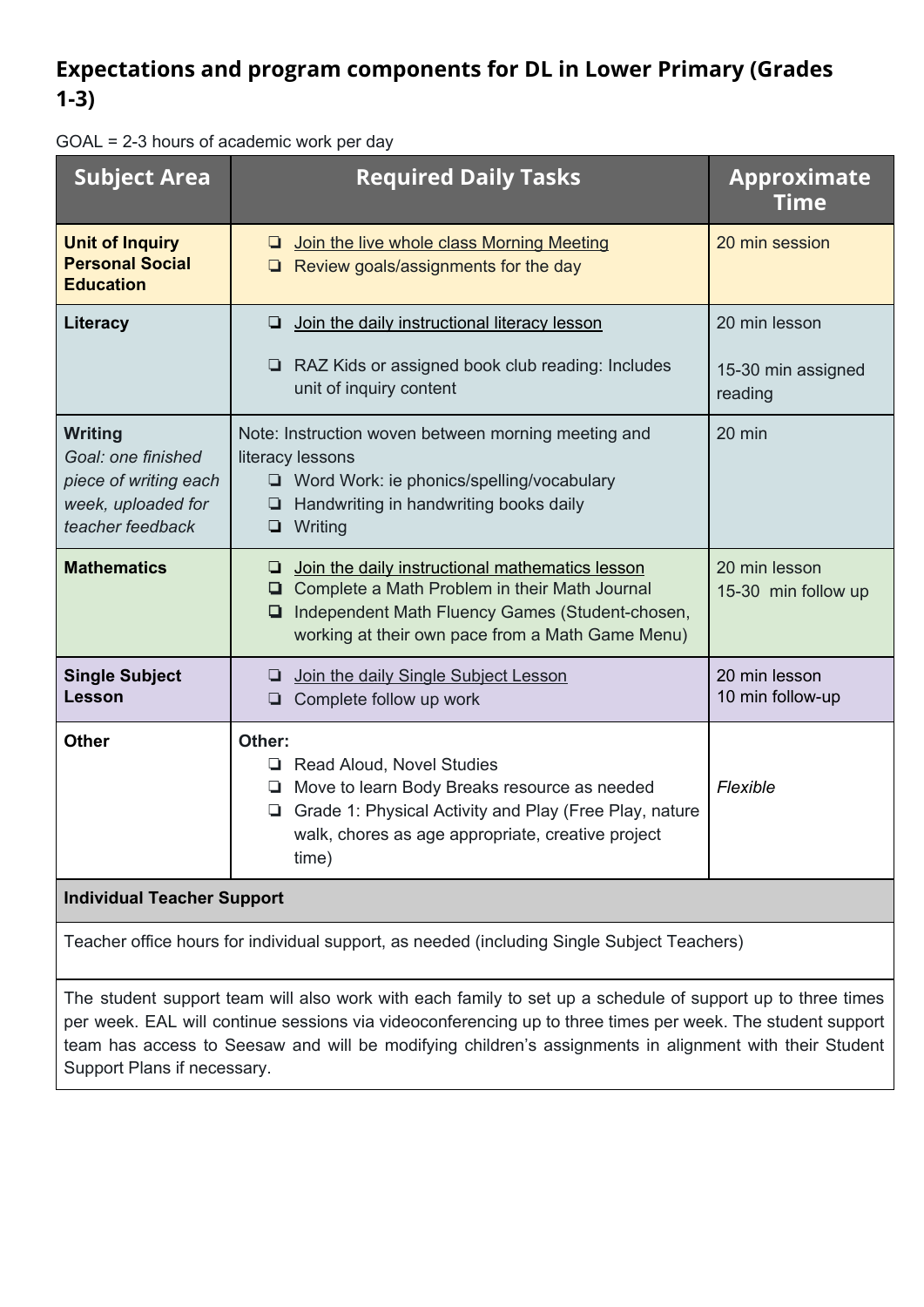## **Expectations and program components for DL in Upper Primary (Grades 4-6)**

| GOAL = 3-5 hours of academic work per day |  |  |  |  |  |  |  |  |
|-------------------------------------------|--|--|--|--|--|--|--|--|
|-------------------------------------------|--|--|--|--|--|--|--|--|

| <b>Subject Area</b>                                                                                        | <b>Required Daily Tasks</b>                                                                                                                                                                                                                                                                       | <b>Approximate</b><br><b>Time</b>                                  |
|------------------------------------------------------------------------------------------------------------|---------------------------------------------------------------------------------------------------------------------------------------------------------------------------------------------------------------------------------------------------------------------------------------------------|--------------------------------------------------------------------|
| <b>Unit of Inquiry</b><br><b>Personal Social</b><br><b>Education</b>                                       | Join the live whole class Morning Meeting<br>Q.<br>$\Box$ Review goals/assignments for the day<br>Students will work towards a weekly focus with their unit of<br>❏.<br>inquiry, as outlined by the teacher driven by the lines of<br>inquiry and the inquiry cycle<br><b>Review Seesaw</b><br>ום | 30-40 min<br>session                                               |
| Literacy                                                                                                   | $\Box$ Join the daily instructional literacy lesson<br>$\Box$ Complete related activities or assignments i.e. Nessy,<br>Lalilo, Follow up Comprehension or Book Club Work<br>RAZ Kids or assigned book club reading: Includes unit of<br>inquiry content                                          | 20 min lesson<br>30 min follow up<br>20-40 min<br>assigned reading |
| <b>Writing</b><br>Goal: one finished<br>piece of writing<br>each week,<br>uploaded for<br>teacher feedback | Note: Instruction woven between morning meeting and literacy<br>lessons<br>$\Box$ Word Work<br>Writing<br>❏<br>Practice touch typing<br>⊡                                                                                                                                                         | 30 min                                                             |
| <b>Mathematics</b>                                                                                         | Join the daily instructional mathematics lesson<br>❏<br>□ Complete a Math Problem in their Math Journal<br><b>Independent Math Fluency Games</b><br>❏                                                                                                                                             | 20 min lesson<br>30-60 min follow<br>up                            |
| <b>Single Subject</b><br>Lesson                                                                            | Join the daily Single Subject Lesson<br>⊔<br>Complete follow up work<br>❏                                                                                                                                                                                                                         | 20 min lesson<br>20 min follow-up                                  |
| <b>Other</b>                                                                                               | Other:<br><b>Read Aloud, Novel Studies</b><br>Move to learn Body Breaks resource as needed                                                                                                                                                                                                        | Flexible                                                           |
|                                                                                                            | <b>Individual Teacher Support</b>                                                                                                                                                                                                                                                                 |                                                                    |

Teacher Office Hours for individual support, as needed (including Single Subject Teachers)

The student support team will also work with each family to set up a schedule of support up to three times per week. EAL will continue sessions via videoconferencing up to three times per week. The student support team has access to Seesaw and will be modifying children's assignments in alignment with their Student Support Plans if necessary.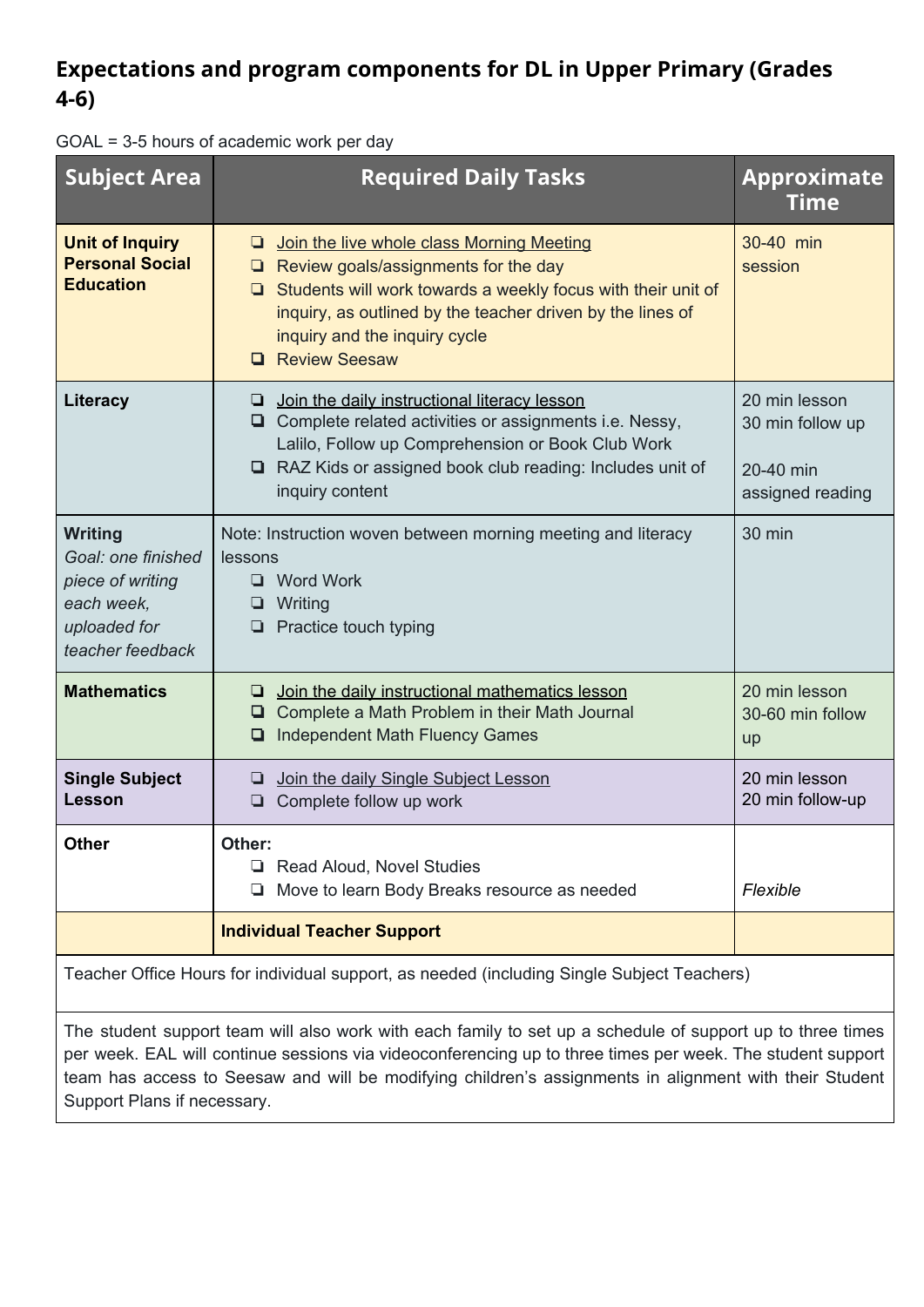# **Scenario B: Blended Learning**

Blended learning allows the school to function with open campuses, but social distancing requirements limit us to smaller class sizes in order to ensure a safe learning and work environment for everyone. This poses opportunities and challenges for students, staff, and families, but careful planning and a consistent approach across all grades will lead to notable benefits over full DL. With two full days per week on campus for each student, a strong teacher and class connection can be maintained. By emphasizing hands-on inquiry work at school and independent skills development at home, a purposeful balance of learning can be achieved across the week, with Teaching Assistants providing steady support on home-based days. And our schedule provides for regular, consistent at-home days for parents to manage and plan around. The key features of our Blended Learning program will include:

- Classes split into Cohorts A & B, each attending two days on campus (M/Th or T,Fr)
- All students participate in DL from home on Wednesdays
- Curriculum planned and delivered on a weekly basis by teacher teams
- Emphasis on teacher-led, inquiry-oriented activities when students are on campus
- Emphasis on independent, skills-based learning activities focussing on Literacy and Numeracy when students are at home, supported through online TA contact
- Single Subject lessons delivered on home-based days (as schedule allows), and not optional for students
- Early Years 3, 4 and 5 would attending half day programmes (am or pm) 4 days per week (Wednesdays off), with virtual single subject lessons
- IT devices remain at home as much as possible
- COVID-19 Health & Safety Protocols in effect on campus

A Weekly Overview will be provided to outline the lessons and activities for the home-based days of blended learning. The **Blended Program Weekly Overview** will help families to:

- Organize and manage lessons during home-based learning days (three days per week)
- Prepare and print anything that may need printing ahead of time
- Support your child with home-based support through the teaching assistant
- Help your child/ren to plan out their home-based days to be efficient and effective
- Share weekly learning objectives, so parents can best support student learning

Sample of a Blended [Learning](https://docs.google.com/document/d/1wVYMCFbZcZp4SCJqkqE0jZQJ5ma62xpXQVCKS-ibecM/edit?usp=sharing) Weekly [Overview](https://docs.google.com/document/d/1wVYMCFbZcZp4SCJqkqE0jZQJ5ma62xpXQVCKS-ibecM/edit?usp=sharing)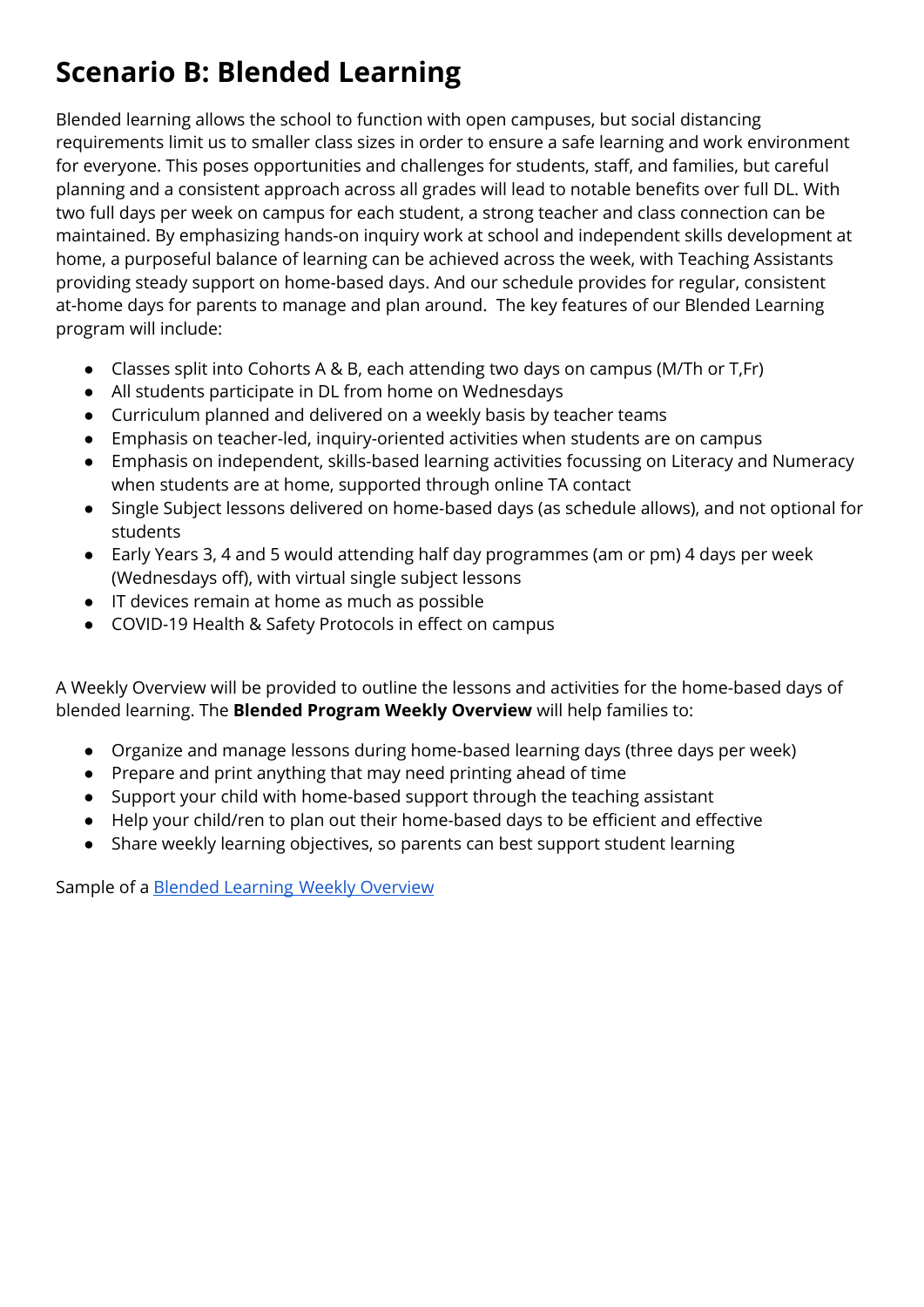# **Scenario C: On Campus Learning**

When a student is unable to participate in regular, on-campus learning due to circumstances of personal or family medical issues, or quarantine requirements, the school will provide a **limited program** while the student is at home. Parents should be aware this is not a replacement for DL. The limited program will be provided on a weekly basis, but given that all teachers and TAs are managing a regular in-class program every day, it will consist primarily of independent, parent-supported activities and independent engagements. Some limited live-streaming will be incorporated, but the research is clear that extensive online and screen time in this context is not conducive to student learning in the Primary years. The key features of the limited learning program will include:

- A weekly package of at-home work will be sent home by the homeroom teacher
- Online participation with the classroom twice per day (minimum), through morning meetings and appropriate activities, such as literacy read-alouds (as and when scheduled by the teacher)
- Suggestions for optional at-home ideas and links to online resources
- Support and general questions provided by the TA; minimal 1-on-1 contact with classroom teacher, unless circumstances require it

# **Support provided in all three scenarios:**

### **STUDENT SUPPORT Social, Emotional, and Spiritual Support**

IICS prioritizes our students' and families' social and emotional health, and we are committed to providing support for both you and your children as you guide your family through this time. Our counselor, Seda Olmez, is available to support you and your children. If you are in need of conversation or resources to support your family, please reach out, she is here to help.

There will also be a variety of community supports available. We will be offering counselor sessions to participate from home. Furthermore, our counseling team will be sharing resources through Seesaw for families.

Again, our student support team is here to help your family navigate the challenges of this time. Please reach out to Seda Olmez [\(solmez@iics.k12.tr\)](mailto:solmez@iics.k12.tr) with any questions or concerns you may have.

### **Learning Support**

Our student support team is here to help your family navigate the challenges of this time if your child has been identified for a learning support plan. Please reach out to Amber Romero, our Student Support Coordinator ([aromero@iics.k12.tr](mailto:aromero@iics.k12.tr)), Meral Soguksu at Hisar ([msoguksu@iics.k12.tr\)](mailto:msoguksu@iics.k12.tr), or Monique Sweep (*[msweep@iics.k12.tr](mailto:msweep@iics.k12.tr)*) with any questions or concerns you may have. We value the importance of differentiating our online learning to meet the needs of all students. Teachers are your child's first resource if students are experiencing difficulties accessing the instruction. Teachers will make themselves available to speak with students and parents directly. Additionally, our student support team will be working closely with the teachers and providing direct support for students through Google Meet.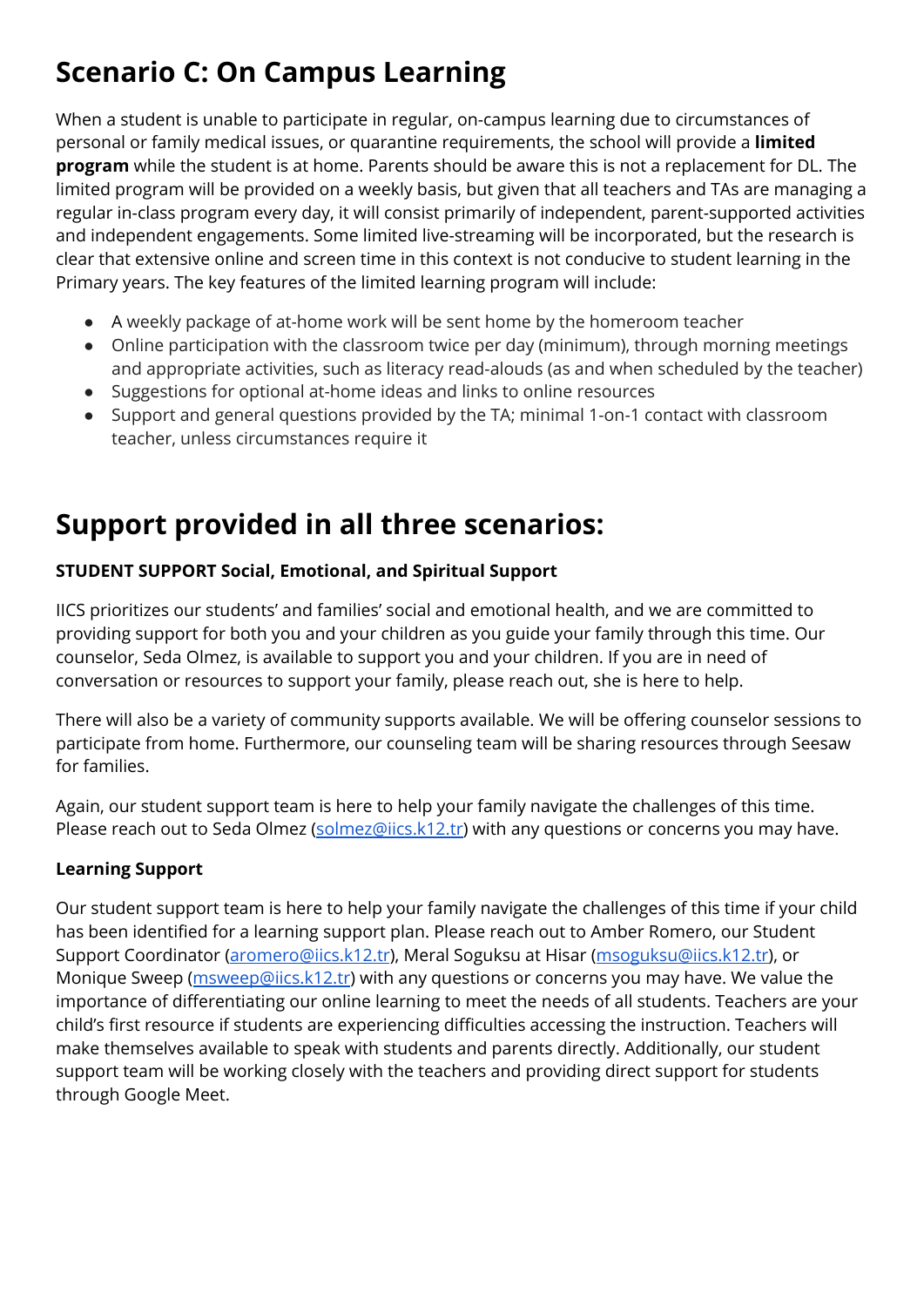### **Student Wellbeing**

Wherever they are, students are learning informally every day. Teachers value feedback on how the students are feeling; this provides opportunities for multiple perspectives in learning that might not happen if students were all physically together.

Idea to support student wellbeing include:

- Independent learning time: itime, Design Thinking, Passion / Maker Projects, STEAM inquiries
- Board games & challenges with math/strategy/critical thinking
- Wellbeing and personal health: time dedicated daily for physical activity, outdoor time, family time, social connecting as available (limits of total screen time; this is a caution!)
- Promote learner agency and help support the development of self-management skills
- Wellness Wednesday afternoons in Blended Learning and full Distance Learning

Wednesday afternoons will continue as "Wellness Wednesdays" from 2:00pm - 3:30pm. This aligns with our previous early dismissal process at both campuses, to allow a sustained time for teacher collaboration, program planning and professional development while students engage in wellness activities. We encourage all families to use the time for more prolonged family events of choice that are offline, active and healthy. This is particularly important in DL, with the students being more sedentary and physically removed from their peers. As these will not be teacher-directed times, families can spend the time as they choose. Here is a list of suggested activities that can work well, with a range of ideas and options. Wellness [Wednesday](https://drive.google.com/file/d/1C3fWKxndEcQ9mvMhh8Ge35BRnfNJTWO-/view?usp=drive_open) Guide

### **Technology**

Our Distance Learning Plan relies heavily on the use of technology. The educational apps we have chosen generally have a track-record of benefiting children. Several of them enable our teachers to specify particular learning objectives from afar, while others adapt to children's individual levels and help them make the most efficient and effective progress. Using educational apps will free up our teachers to focus on the most important work:

- 1. directly supporting children
- 2. checking in with children and families about how they are doing
- 3. Developing content and collaborating with colleagues
- 4. monitoring student progress and providing feedback

We also believe that the use of technology during the "Academic Time" of the schedule enables parents and guardians to focus more on their children during the less academic and offline parts of the day, such as getting physical activity together, preparing meals together, reading or coloring together, etc.

### **Feedback and Assessment**

Assessment and Feedback in DL 2.0 will be purposeful and ongoing. Teachers and Teacher Assistants will conference regularly regarding student progress made by students during their online instructional times. Additionally, some assignments will be submitted for teacher feedback. SIngle subject assessment will be largely, anecdotal focusing on participation and attitude. Assessment of the IB ATL skills in self-management and organization etc, will figure prominently in DL as well.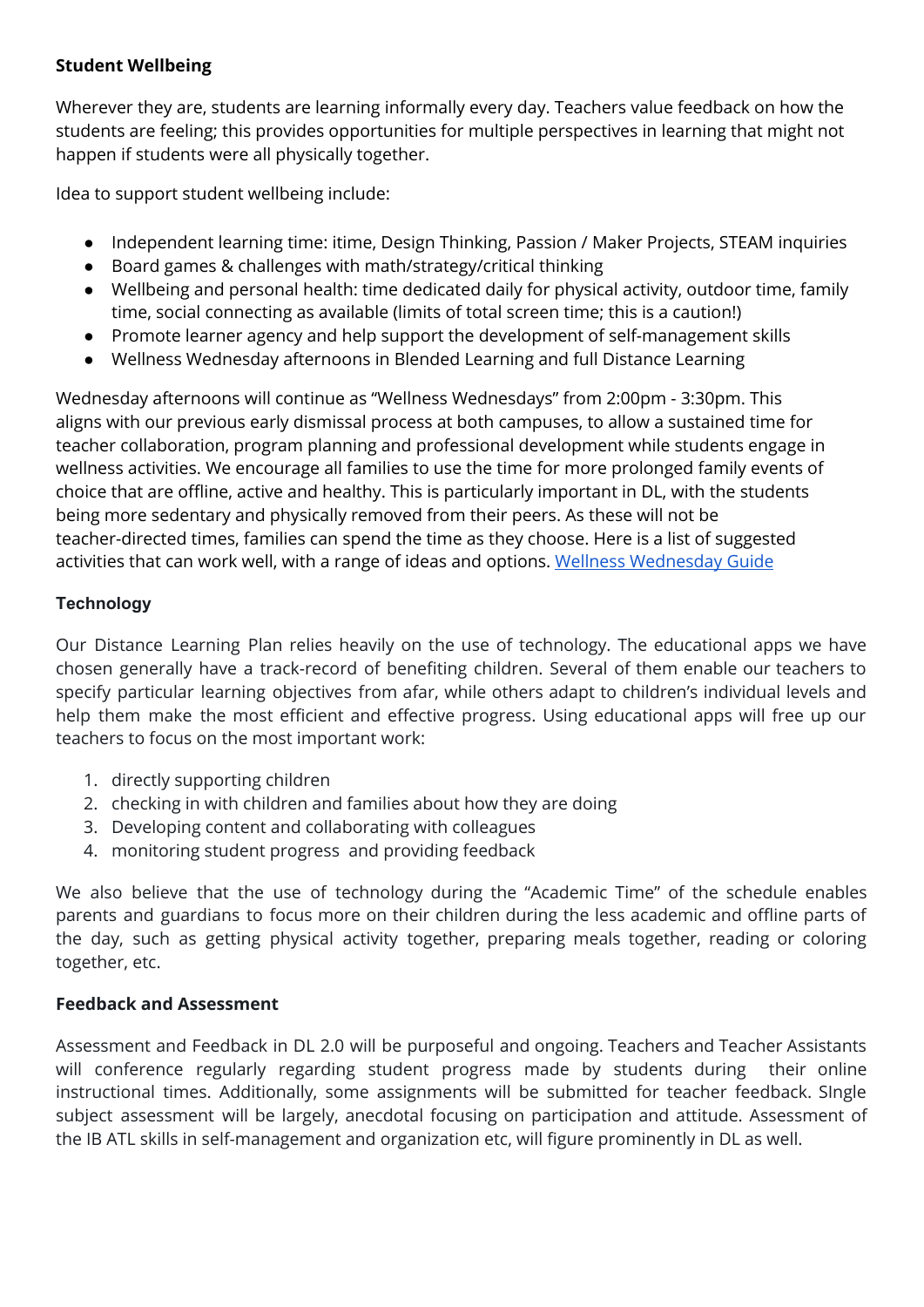#### **QUESTIONS AND CONTACTS**

For Questions About . . . Contact . . .

| The distance learning program generally.                                     | Please contact the Primary Leadership team:<br>rgrantham@iics.k12.tr Principal, Rob Grantham<br>ghazlett@iics.k12.tr VP, Greta Hazlett<br>mhoge@iics.k12.tr Curriculum Co., Monika Hoge |
|------------------------------------------------------------------------------|-----------------------------------------------------------------------------------------------------------------------------------------------------------------------------------------|
| The lesson, an assignment, or the instructions<br>for the task.              | Please contact the Teacher or the teaching<br>assistant                                                                                                                                 |
| Technology problems.                                                         | Please contact our IT department<br>rkochar@iics.k12.tr Riki Kochar<br>gdzideczek@iics.k12.tr Greg Dzideczek                                                                            |
| Illnesses or absences or reasons for not being<br>able to attend to lessons. | Please contact the Teacher and the teaching<br>assistant.                                                                                                                               |
| Something that is not listed here, and I don't<br>know where to go.          | If your question is not answered here, please<br>start with the Primary Leadership Team who will<br>know where to get the information you need.                                         |

# **Parent FAQs**

### **FAQs:**

### **What are the general expectations of students in DL?**

Our reminder on this is that "While the school building is temporarily closed, we will still have school, every day." Students should be ready for school by 9:00 am every day. They will be expected to complete and submit work through Seesaw, including single subject tasks, keep up with their work, and ask questions when they need to. Students will be expected to participate in video conferences and lessons.

### **What if we have never used video conferencing and Google Hangouts?**

Students are very capable and can trouble-shoot well, but please email the teacher if you are having difficulties accessing lessons. There are good tutorials available online.

#### **What will my child's schedule look like?**

The regular weekly schedule and Weekly Overviews are new elements of our DL2.0 program. These are intended to facilitate organization and support from home, as well as efficient planning and lesson design. Ensuring the students set aside time for personal wellness, physical activity, non-screen and creative time will also be important for their overall wellbeing.

### **How much time will my child be expected to work each day?**

This of course varies by age and grade level. The research is clear, as evidenced as well in our DL1.0 experience, that to maintain quality learning and not over-burden families, young learners should complete focused work for approximately 1-2 hours per day. This increases across the grades to a maximum of 3-5 hours per day in Gr 6. We will monitor the workload, aiming for a productive and healthy balance for the students.